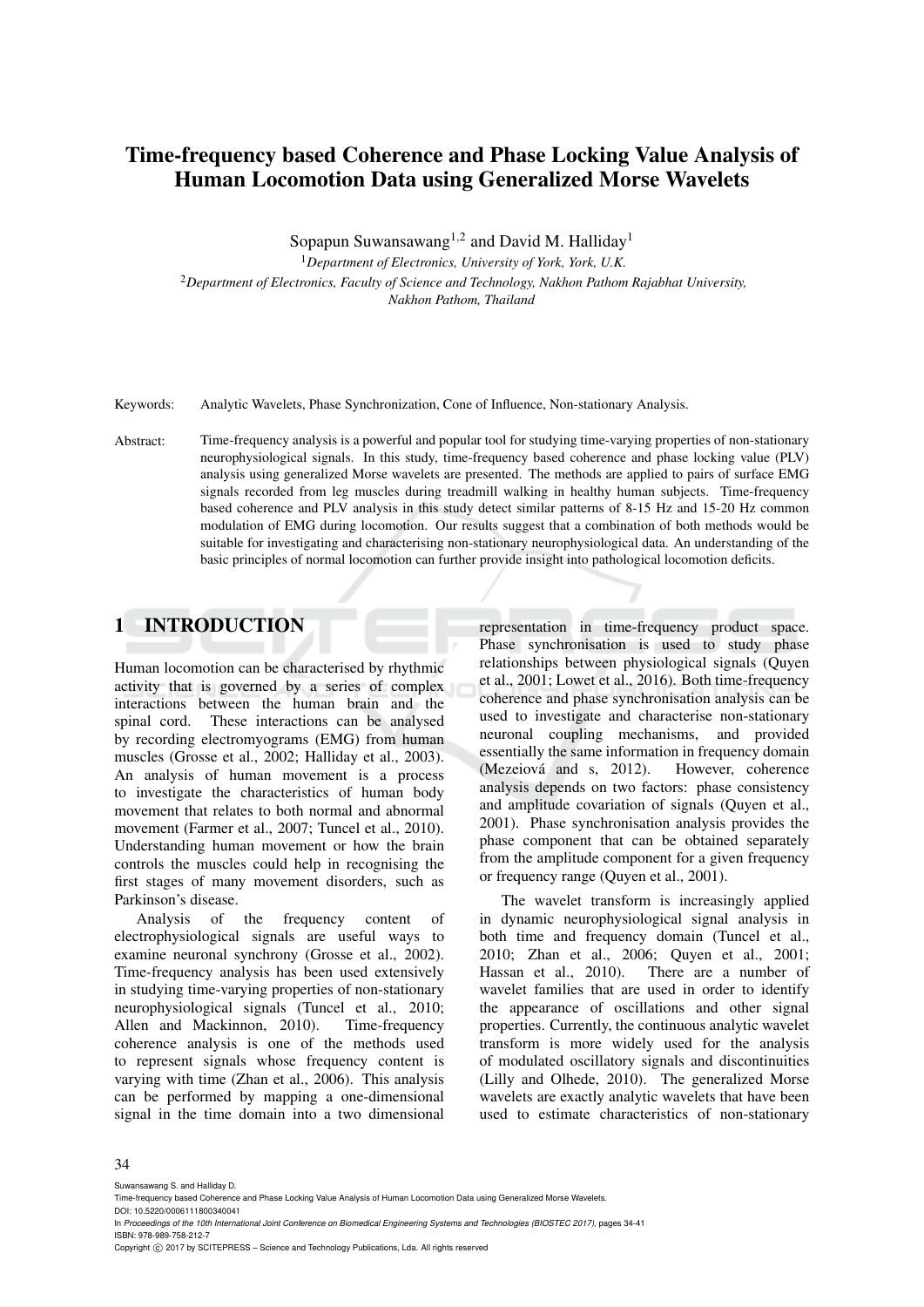neurophysiological signals (Brittain et al., 2007; Nakhnikian et al., 2016). A particular subset of the generalized Morse wavelets, Airy wavelets, substantially outperforms the approximately analytic Morlet wavelets (Lilly and Olhede, 2010).

In this study, generalized Morse wavelets are applied to calculate time-frequency based coherence and phase locking value for ten experimental data sets: surface EMG during treadmill walking in healthy subjects. Our aim is to compare results from the two methods. The structure of the paper is organised as follows. First, we introduce the motivation and background of the study. Second, we provide a brief review of methodologies, with details about each of the required steps for their implementation. Third, we provide the detail of experiment data. Fourth, we illustrate the results of the experiment data. Fifth, we discuss our results in light of previous findings. The paper ends with suggestions for future work.

### 2 METHODS

This section provides details of analytical methods analysing non-stationary physiological signals. Section 2.1 describes generalized Morse wavelets, section 2.2 considers edge effects, section 2.3 gives a summary on the time-frequency coherence estimates, and section 2.4 presents the concepts of phase synchronisation analysis.

#### 2.1 The generalized Morse Wavelets

Generalized Morse wavelets are a promising class of complex-valued exactly analytic wavelet transform with vanishing support on negative frequency axis, while the popular Morlet wavelet is only approximately analytic wavelet for sufficiently large radian frequency (Lilly and Olhede, 2009).

Generalized Morse wavelets are highly flexible and form a two-parameter family of wavelets. A definition of zero-order  $(k = 0)$  generalized Morse wavelets in the frequency domain form is provided in (Olhede and Walden, 2003) as

$$
\Psi_{\beta,\gamma}(\omega) = \sqrt{2}H(\omega)A_{k;\beta,\gamma}\omega^{\beta}e^{-\omega^{\gamma}}
$$
 (1)

where  $H(\omega)$  is the Heaviside unit step function and  $A_{k;\beta,\gamma}$  is a normalising constant that can be expressed by

$$
A_{k;\beta,\gamma} = \sqrt{\pi \gamma 2^r \Gamma(k+1/\Gamma(k+r))}
$$
 (2)

where  $\Gamma(\bullet)$  denotes the gamma function and  $r =$  $(2\beta + 1)/\gamma$ . The maximum amplitude occurs at the peak frequency (Lilly and Olhede, 2009),

$$
\omega_{\beta,\gamma} \equiv \left(\frac{\beta}{\gamma}\right)^{\frac{1}{\gamma}} \tag{3}
$$

The rescaled second derivative of the frequency-domain wavelets evaluated at its peak frequency is  $P_{\beta,\gamma}^2 \equiv \beta \gamma$ , and  $P_{\beta,\gamma}$  is called the dimensionless wavelet duration (Lilly and Olhede, 2010), defined as

$$
P_{\beta,\gamma} \equiv \sqrt{\beta \gamma} \tag{4}
$$

The time domain form for the generalized Morse wavelets may be expressed by the inverse Fourier transform,

$$
\Psi_{\beta,\gamma}(t) = \frac{1}{2\pi} \int_0^\infty \sqrt{2} A_{k;\beta,\gamma} \omega^\beta e^{-\omega^\gamma} e^{i\omega t} d\omega \qquad (5)
$$

β and γ are two parameters controlling time-frequency localisation. The parameter β controls the time-domain decay, and  $\gamma$  controls the frequency-domain decay. Normally, β and γ are greater than zero. An example of one member of the generalized Morse wavelet family, the  $\gamma = 3$  family with  $\beta = 3, 9$ , and 27 is shown in Figure 1. The  $\gamma = 3$ , called Airy wavelet, was found to have zero asymmetry in time domain and is nearly symmetric in the frequency domain. The Airy wavelets not only preserve the spirit of the Morlet wavelet but also substantially outperform the Morlet for high time localisation while remaining analytic. More details regarding the different roles of β and γ in controlling wavelet properties can be found in (Lilly and Olhede, 2009), (Lilly and Olhede, 2012), and (Lilly and Olhede, 2010).



Figure 1: Examples of the generalized Morse wavelet for  $\gamma = 3$  and  $\beta = 3, 9$ , and 27. , with time domain form  $\psi_{\beta,\gamma}(t)$ (left) and frequency domain form  $\Psi_{\beta,\gamma}(\omega)$  (right). In the time domain, the solid line and the dashed line indicate the real part and the imaginary part of the wavelet, respectively. Frequency *f* is in cycles per second (Hz).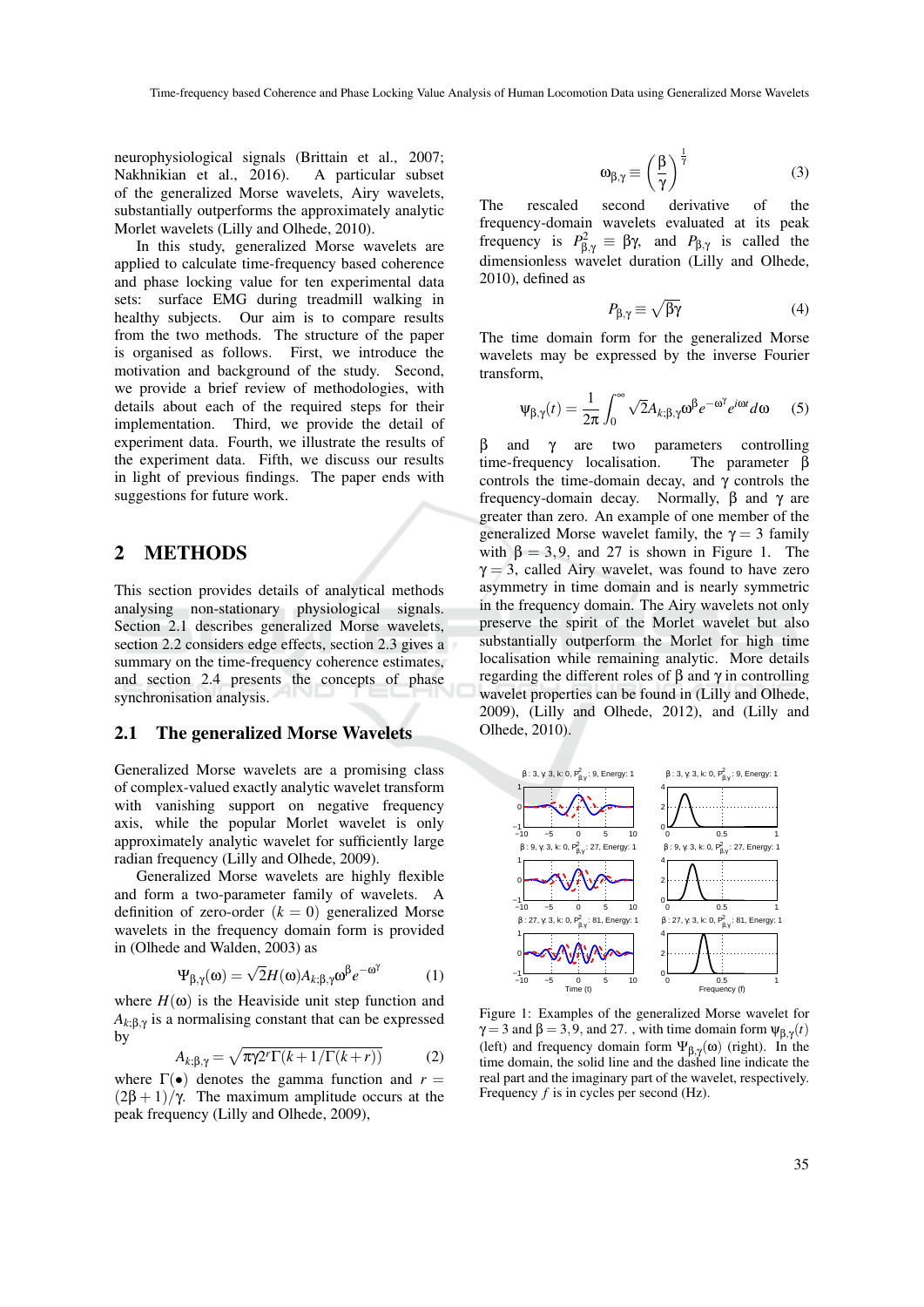### 2.2 Cone of Influence

In practice, wavelet analysis is the convolution of the signal and the wavelet function, therefore the convolution will suffer edge effects. The region of a wavelet transform affected by edge effects is called the cone-of-influence (COI). Regions outside the COI are neglected due to edge effects. In this paper, the definition for identifying the COI is adapted from (Torrence and Compo, 1998). The COI for the Morlet wavelet is defined by the e-folding time  $\tau_s = \sqrt{2}s$ which is chosen such that the wavelet power for a discontinuity at the edge drops by factor  $e^{-2}$ . To map this approach to the generalized Morse wavelet, the e-folding time at scale *s* can be defined as

$$
\tau_s' = \sqrt{2} s \frac{P_{\beta,\gamma}}{\omega_{\beta,\gamma}}
$$
 (6)

where  $P_{\beta,\gamma}$  and  $\omega_{\beta,\gamma}$  refer back to (4) and (3), respectively. The e-folding time  $\tau'_{s}$  will be used to visualize the COI in time-frequency plots of the wavelet power spectra, wavelet coherence and phase locking value.

## 2.3 The Estimation of Time-frequency **Coherence**

The analysis of time-frequency coherence requires the estimates for cross spectrum and auto spectra of two non-stationary processes. Considering two signals  $x(t)$  and  $y(t)$ , the continuous wavelet transform expressions of their time-frequency representations are  $W_x(\tau, f)$  and  $W_y(\tau, f)$ . The time-frequency cross spectrum between  $x(t)$  and  $y(t)$  signals is defined as

$$
S_{xy}(\tau, f) = W_x(\tau, f)W_y^*(\tau, f)
$$
 (7)

and the time-frequency auto spectra of  $x(t)$  and  $y(t)$ signals are given as

$$
S_x(\tau, f) = |W_x(\tau, f)|^2 \tag{8}
$$

$$
S_{y}(\tau, f) = |W_{y}(\tau, f)|^{2}
$$
\n(9)

The time-frequency coherence expression is obtained from equations (7), (8) and (9), the squared coherence can be calculated by the squared magnitude of the cross spectrum normalised by the auto spectra of each signal, is given by

$$
|R_{xy}(\tau, f)|^2 = \frac{|S_{xy}(\tau, f)|^2}{S_x(\tau, f)S_y(\tau, f)}
$$
(10)

In real situations, the auto-and cross-spectra can be estimated for a series of repeat trials that is computed by averaging across trials without smoothing within trials (Zhan et al., 2006). The

procedure for estimating the time-frequency coherence is outlined in equations (11)-(14), see (Zhan et al., 2006) for details. The time-frequency coherence is estimated from the cross spectrum  $\hat{S}_{xy}(\tau, f)$  and the auto spectra  $\hat{S}_x(\tau, f)$ , and  $\hat{S}_y(\tau, f)$  as

$$
|\hat{R}_{xy}(\tau,f)|^2 = \frac{|\hat{S}_{xy}(\tau,f)|^2}{\hat{S}_x(\tau,f)\hat{S}_y(\tau,f)}
$$
(11)

where

$$
\hat{S}_x(\tau, f) = \frac{1}{N} \sum_{n=1}^{N} |W_n^x(\tau, f)|^2
$$
 (12)

$$
\hat{S}_{y}(\tau, f) = \frac{1}{N} \sum_{n=1}^{N} |W_{n}^{y}(\tau, f)|^{2}
$$
 (13)

$$
\hat{S}_{xy}(\tau, f) = \frac{1}{N} \sum_{n=1}^{N} W_n^x(\tau, f) W_n^{y*}(\tau, f)
$$
 (14)

where *N* is number of trials. Some assumptions are required of data in order to formulate a confidence interval for coherence estimates. This is essential for determining which values of coherence are reliable. The confidence interval means that the obtained coherence value can be viewed as significant if the estimated coherence value exceeds the confidence interval. If the two signals are independent and have Gaussian distributions, the distribution of the coherence estimates is given by (Gish and Cochran, 1988)

$$
Pr(R^2 \le r) = 1 - (1 - r)^{(K - 1)}, 0 \le r \le 1
$$
 (15)

where  $Pr(.)$  denotes probability distribution function, *r* is the detection threshold value and *K* is the number of windows used to estimate the spectrum. For the confidence interval value of 95%, the detection threshold value for this confidence interval is computed as  $r_{95\%} = 1 - 0.05^{1/(K-1)}$  (Zhan et al., 2006).

### 2.4 Phase Synchronisation Analysis

Phase synchronisation measures can be used to study the relationships between the phases of physiological signals. Phase synchronisation refers to the phases of two coupled oscillators that synchronise even if the amplitude fluctuations between the oscillating signals are uncorrelated (Pereda et al., 2005). Synchronisation of weakly coupled oscillating system appears as some relation between their phase and frequencies (Rosenblum and Kurths, 1998). A general framework for studying phase synchronisation has three main steps (Quyen and Bragin, 2007): first, pre-filtering of the raw signal with a bandpass filter around a chosen frequency value. Second, estimation of the phase. Third,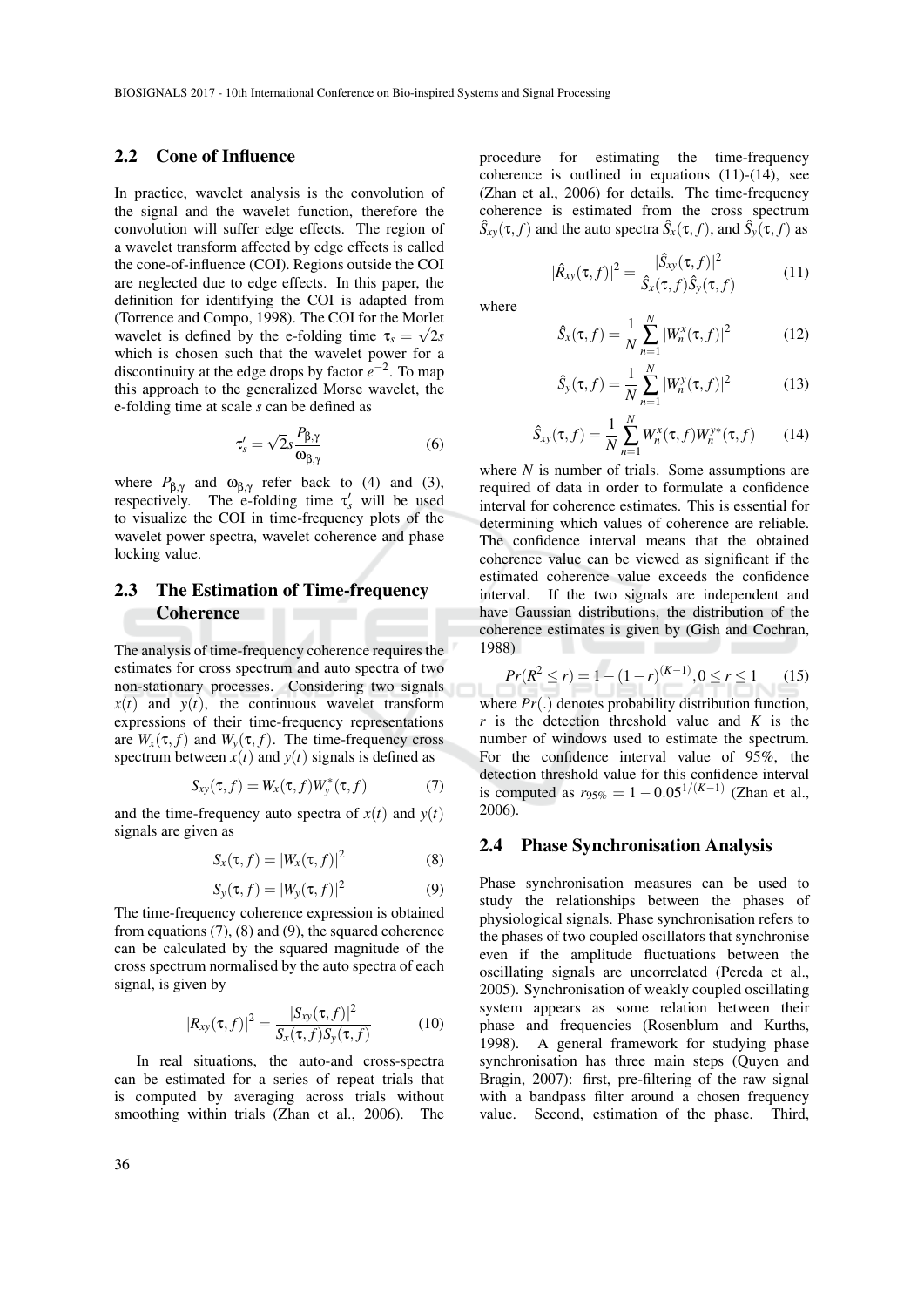quantification of the degree of phase-locking. There are two methods of phase estimation, one using complex wavelets (Quyen et al., 2001; Lachaux et al., 1999) (refer back to (1) and another using the Hilbert transform (HT) (Tass et al., 1998). The main difference between these two methods is that the HT is actually a filter with unit gain at every frequency. If the signal is broadband, pre-filtering in the frequency band of interest is required before applying the HT, in order to get an appropriate phase value (Pereda et al., 2005). On the other hand, pre-filtering is unnecessary when using a complex wavelet because it can act as a bandpass filter and, at the same time, provide separate values for the instantaneous amplitude and the phase (Hassan et al., 2010). In this study, phase synchronisation is calculated using generalized Morse wavelets.

#### 2.4.1 Phase Locking Value

Phase locking value (PLV) is an important measure for investigating synchronisation of neural activity, including the muscle activities detected by EMG. In particular, (Tass et al., 1998) found that the phase locking between the activity of primary and secondary motor areas can be related to the coordination of antagonistic muscles.

Analytically, the interaction between two oscillating systems essentially affects the evolution of their phases if the frequency  $\omega_x$  and  $\omega_y$  are in resonance for some integers *p*,*q*, indicating the ratios of possible frequency locking (for details see (Wacker and Witte, 2011) and (Tass et al., 1998)). The existence of locking or entrainment between frequencies are close to rational relation,  $p\omega_r \approx q\omega_v$  (Pereda et al., 2005). The generalised phase difference of two series is given by

$$
\varphi_{p,q}(t) = p\varphi_x(t) - q\varphi_y(t) \tag{16}
$$

where  $\phi_x(t)$  and  $\phi_y(t)$  are the unwrapped phases of the signals. The principle of phase synchronisation of periodic self-oscillatory systems corresponds to a phase locking between two systems defined as

$$
\varphi_{p,q}(t) = |p\phi_x(t) - q\phi_y(t)| \leq constant \qquad (17)
$$

Here, as the aim is to detect functional connectivity between two signals from the same physiological system. The m:n synchronisation index mostly considers the simplest case of  $p = q = 1$ . This is used here. The local phase of the generalized Morse wavelet transform for trial *n* at time τ and frequency *f* is quantified from the ratio between the imaginary part  $(ℑ)$  and the real part  $(ℑ)$  of the wavelet transform,

$$
\phi_n^x(\tau, f) = \tan^{-1} \frac{\mathfrak{S}(W_n^x(\tau, f))}{\mathfrak{R}(W_n^x(\tau, f))}
$$
(18)

The phase of a given time-series  $x(t)$  can be defined such that it is parameterized in the range  $\phi_n^x(\tau, f) \in$  $[-\pi,\pi]$ , with similar expressions for the phase of time-series  $y$ ,  $\phi_n^y$ The phases are used to calculate the phase difference between  $x(t)$  and  $y(t)$ at time *t*. A representation of time-frequency phase locking values over *N* trials between the signals (Lachaux et al., 2000) is defined as

$$
PLV(\tau, f) = \frac{1}{N} \left| \sum_{n=1}^{N} e^{i(\phi_n^y(\tau, f) - \phi_n^x(\tau, f))} \right| \tag{19}
$$

PLV is a normalised measure that varies between 0 and 1, where a value of 1 means perfect phase synchrony.

#### 2.4.2 The Statistical Significance Level of PLV

The statistical significance of phase locking values is determined by using surrogate series. These surrogate series are created by shifting the trials of signal *y* (see (Lachaux et al., 2000), (Pereda et al., 2005), and (Gupta and James, 2007) for details). In this study, the significance level for PLV is considered if the PLV is greater than the 95% confidence interval of the von Mises distribution of the mean of PLV calculated from surrogate data. The percentage of the linear Normal distribution  $(z=1.96)$  is used to give the 95% confidence interval for the mean direction in Von Mises distribution. The value of confidence limit depends on the number of trials. A small number of trials will result in a large confidence limit. In this study, for 380 trials, a PLV above 0.0538 is statistically significant at  $P < 0.05$ . For comparison the 95% significance level for coherence with 380 trials is 0.0079.

### EXPERIMENTAL DATA

#### 3.1 Data

Ten datasets were taken from the study of (Halliday et al., 2003), using experiments to investigate the functional coupling of motor units during treadmill walking in healthy subjects. All subjects were made to walk on a treadmill at normal speed. Paired surface EMG electrodes were placed over two sides from the ankle flexor TA. Surface EMG was used to record the aggregate muscle potentials (Mima et al., 2001). The two EMG signals over the ankle flexor can be used as a substitute for pairs of motor unit recordings that can identify any modulation in the functional coupling during walking, and provide a basis for investigating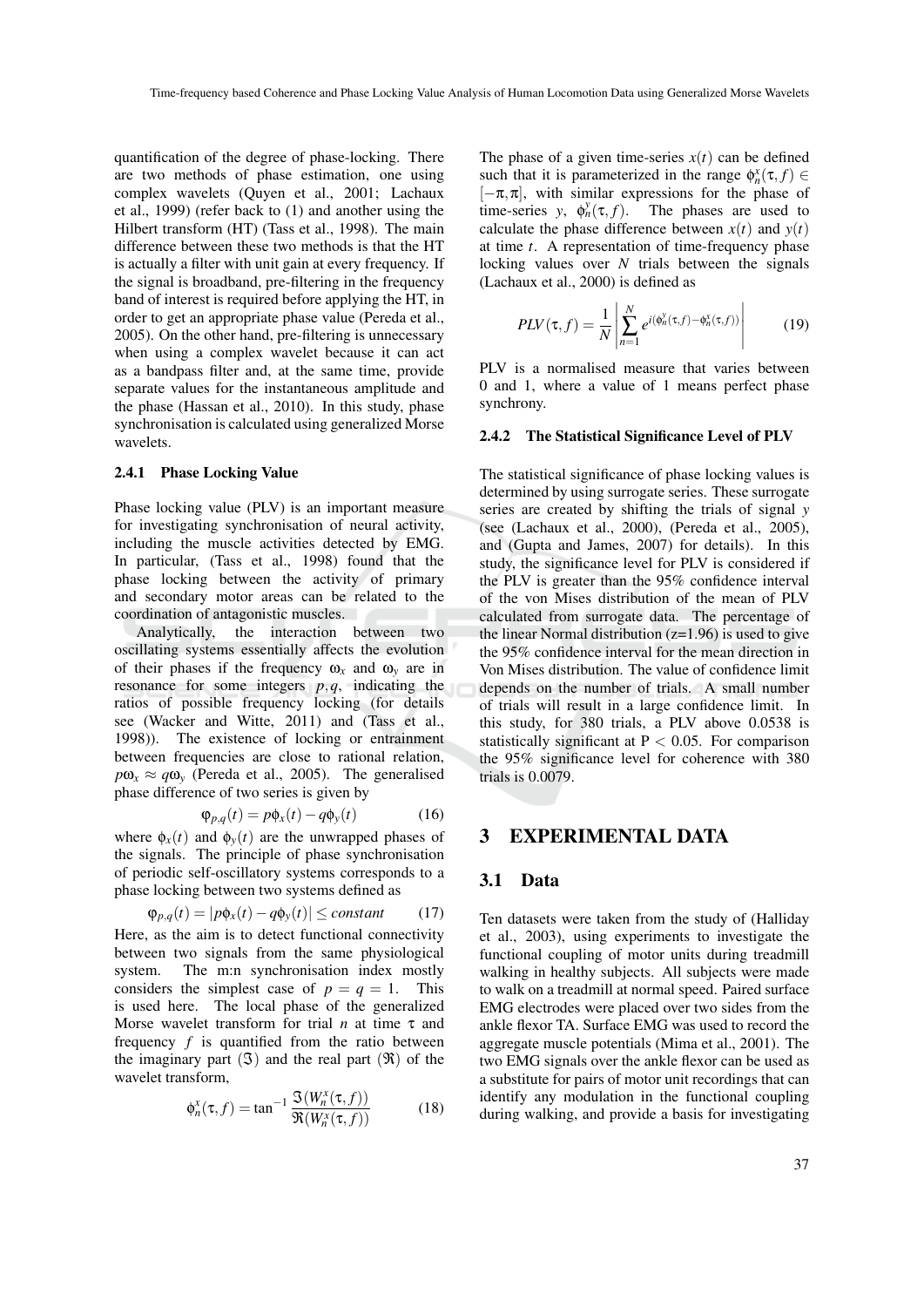the highly adaptive nature of human gait patterns (Halliday et al., 2003). Recordings were made over a period of 500 seconds. A contact switch identified heel strike. Thresholding of the heel strike record provides a sequence of trigger times. These trigger times provide a reference point within each step cycle which is used to segment the data for undertaking time-frequency analysis, where time is defined with respect to heel contact. Further details of experiments are given in (Halliday et al., 2003). Examples of EMG signals obtained from one subject during treadmill walking are in Figure 2.



Figure 2: An example of paired surface EMG signals obtained from one subject during treadmill walking, with (top) the EMG signal before rectification and (bottom) rectified EMG signal showing analysis window.

### 3.2 Data Analysis

In this paper, the power spectrum, coherence and PLV were computed using generalized Morse wavelets with  $\gamma = 3$  and  $\beta = 9$ . The aim is to investigate the functional coupling between paired EMG signals in the time-frequency domain. The standard practice of rectification of surface EMG signals has been a commonly used pre-processing procedure that allows detection of significant coherence (Farmer et al., 2007). EMG-EMG spectral and PLV analysis were calculated using averages over 380-step cycles. All steps were segmented into 1040 ms segments with 820 ms before heel trigger and 220 ms after heel trigger. The time scale on time-frequency plots is labelled as 0-1040 ms, heel triggers are at 820 ms in these plots (Figure 3). Thus, each coherence and PLV plot covers swing phase including early, mid, and late swing for each step cycle. Examples of rectified EMG signal and analysis window are provided in Figure 2. The EMG-EMG coherence and PLV was considered significant if above the 95% confidence limits, calculated using (15) for coherence and in

section 2.4.2 for PLV. Significant coherence and PLV were observed at frequencies  $\leq$  50 Hz. All analyses were implemented using MATLAB (The MathWorks, Natick, MA).

## 4 RESULTS

Examples of time-frequency power spectra, coherence and PLV from two subjects walking at 4 km/h are shown in Figure 3. Figure 3A and B illustrate estimates of spectra for each EMG channel. Figure 3C and D illustrate time-frequency coherence and PLV estimates between the EMG signals. Figure 3E and F illustrate line plots of the 8-to 15- and 15- to 20-Hz rhythmic components in coherence and PLV estimates averaged over these frequency ranges, respectively. Spectra are plotted as Log values. Only coherence and PLV inside the COI are represented on the line plots. The 95% confidence limit for coherence estimate in this study is 0.0079, and 0.0538 for PLV based on analysis of 380 step cycles. The black line indicates the COI in Figure 3A-D (see section 2.2).

Table 1: Summary of mean coherence and PLV from 380-step cycles for 10 subjects at frequency 2-50 Hz in beginning, middle and end swing of the step cycle.

| No.           | Coherence          | PI V              |
|---------------|--------------------|-------------------|
|               | Begin / Mid / End  | Begin / Mid / End |
| 1             | 0.28 / 0.24 / 0.44 | 0.54/0.46/0.60    |
| 2             | 0.34/0.41/0.44     | 0.46/0.52/0.57    |
| $\mathcal{E}$ | 0.34/0.40/0.43     | 0.45/0.52/0.55    |
| 4             | 0.40/0.33/0.43     | 0.54/0.46/0.56    |
| 5             | 0.42/0.36/0.45     | 0.55/0.48/0.57    |
| 6             | 0.45/0.43/0.62     | 0.57/0.55/0.77    |
| 7             | 0.41/0.39/0.47     | 0.57/0.55/0.61    |
| 8             | 0.46/0.42/0.57     | 0.60/0.54/0.65    |
| 9             | 0.48/0.43/0.57     | 0.61/0.53/0.64    |
| 10            | 0.50/0.41/0.50     | 0.64/0.53/0.64    |

The results suggest that the wavelet spectra of EMG signals are similar over all subjects. There is an increase in power in early, with a reduction in the middle and then increase in late swing of the step cycle (Figure 3A and B). Strongest coherence is at frequency<5 Hz. In some subjects this low frequency component persists across the swing phase (Figure 3D), in other subjects it is prominent in the early and late phases of swing (Figure 3C). Note that some of the low frequency coherence is outside the COI, therefore potential edge effects should be taken into account. In addition, weaker coherence between 8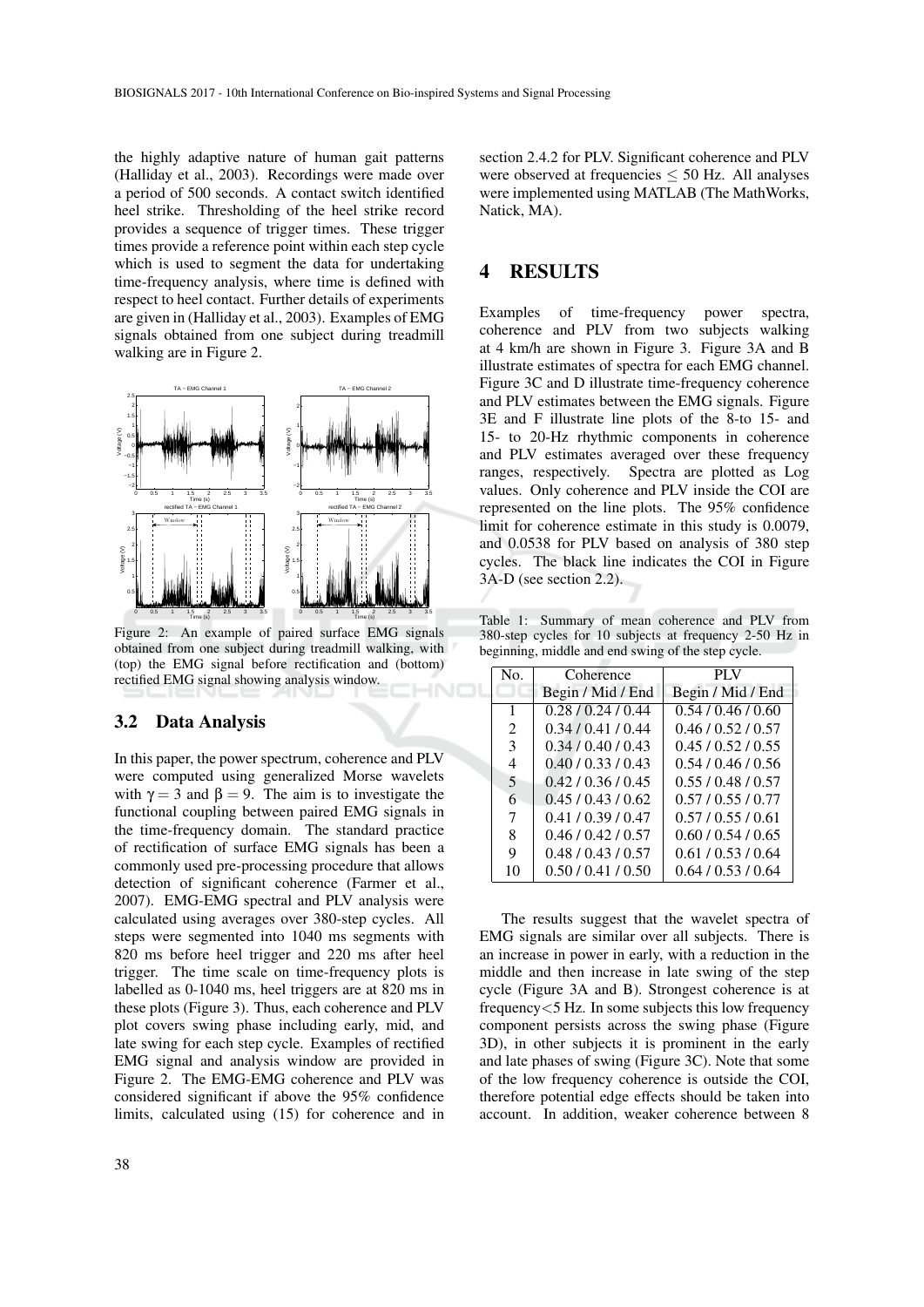

Figure 3: EMG-EMG wavelet coherence and PLV analysed from 380-step cycles, which segmented into 1040 ms non overlapping epochs from two subjects, subject 1 (left column) and subject 10 (right column). A and B: estimates of spectra for each EMG channel, C and D time-frequency coherence and PLV plots, E and F: line-plot of coherence and PLV estimates at  $f = 8-15$  Hz, and  $f = 15-20$  Hz. Two horizontal dashed lines in E and F are the 95% confident limit for coherence estimates (black) and PLV estimates (red).

and 20 Hz occurs in early and late swing. PLV has significant features in both time and frequency which are similar to those seen in coherence estimates; see Figure 3C-F.

Some aspects are common across all the experiments as illustrated in Table 1. The magnitude of the correlation between paired EMG signals is not constant over the step cycle. For 8 of the 10 subjects, the magnitude of the coherence and the PLV reduce during the mid swing of the step cycle. Two of the subjects (subjects 2 and 3) have magnitude in the early swing that is smaller when compared to mid and end swing. A significant low-frequency  $(< 8$  Hz) component is present throughout the step cycle, but some of these features are outside the COI so many reflect edge effects in wavelet transform. A distinct 8 to 15- and 15- to 20-Hz correlation are present during

early and late swing as illustrated clearly in Figure 3E and F. Analysis of this locomotion data using wavelet coherence and wavelet PLV gives similar results.

## 5 DISCUSSION

This study presents time-frequency coherence and PLV analysis using generalized Morse wavelets with  $β = 9$  and  $γ = 3$ . The methods are used to characterise the correlation structure in experimental data consisting of paired surface EMG signals during treadmill walking. The main finding of the study is that both methods are able to detect localised correlation in the time-frequency plane. The results obtained in this study are similar to Fourier based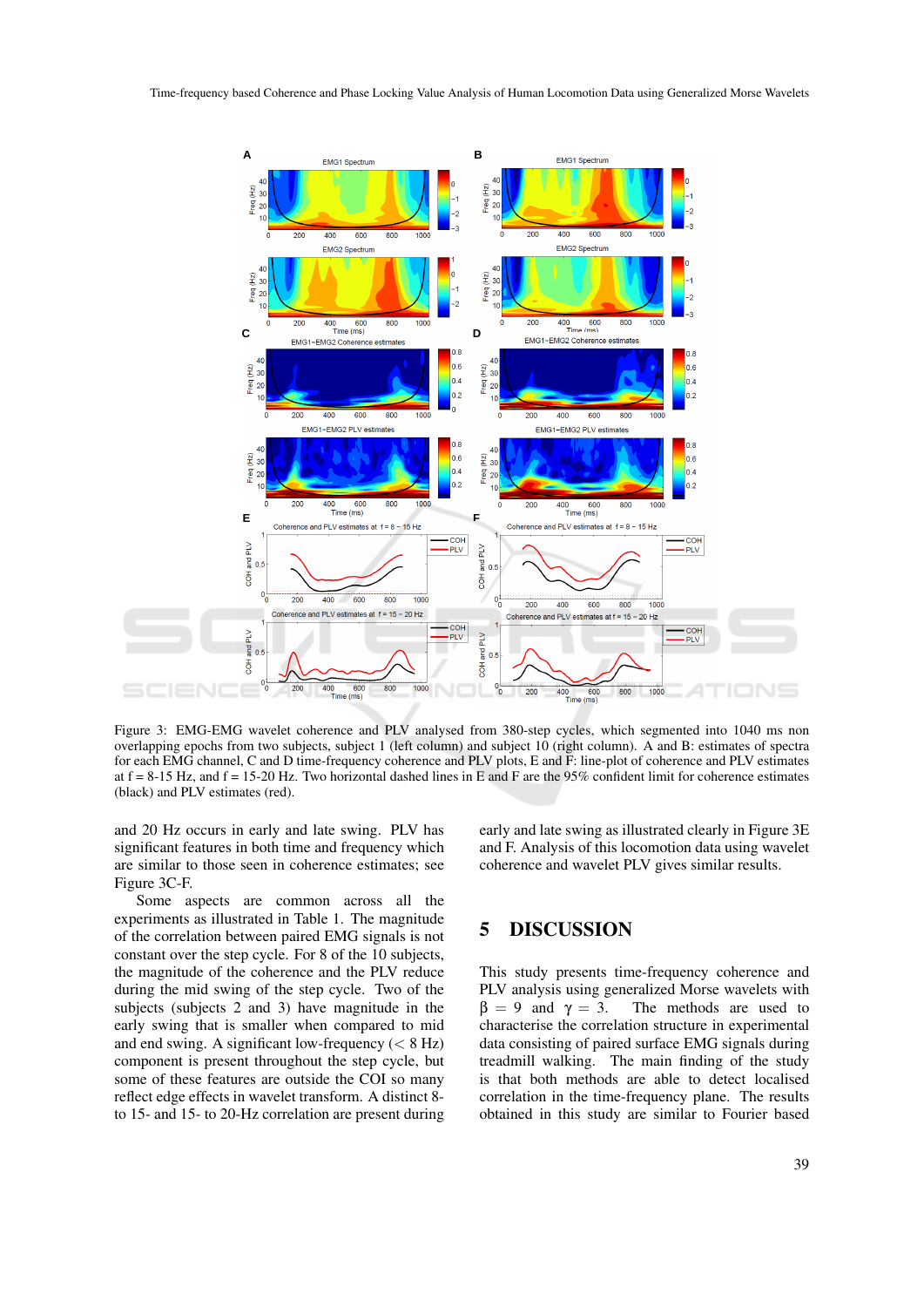time-frequency estimates in (Halliday et al., 2003), functional coupling of motor unit during locomotion was investigated. This demonstrated the presence of 8-15 Hz and 15-20 Hz, frequency components of motor unit correlation. These frequency components are prominent around heel contact, which reflect rhythmic neural activity associate with a particular phase of locomotion. Traditional spectral analysis method based on Fourier transform contains no temporal information. (Halliday et al., 2003) applied coherence function and estimates of the cumulant density function to characterise the correlation between the EMG signals in the frequency domain and the time domain, respectively. By analysing data, each step cycle was divided into three different non-overlapping segments each lasting 200 ms corresponding to early, mid, and end swing.

The generalized Morse wavelet based coherence and PLV estimates in this study provide a similar description of the data. The PLV estimates have larger magnitudes than the coherence estimates. The PLV appears noisier than the coherence despite the same number of trials (Figure 3C-D). The confidence limit derived from surrogate data is larger for the PLV estimate than for the coherence estimate for the same number of trials. The wavelet edge effects should not be a problem if the window length is made sufficiently large. For example, for a frequency of 10 Hz the edge effect has duration around 120 ms for the generalized Morse wavelets used here. Changes in parameters  $β$  and  $γ$  relate to temporal and spectral resolution in the time-frequency plane. Adjustment of these will alter the resolution in time and frequency (Lilly and Olhede, 2009).

Our results suggest both methods give useful information and are suitable for investigation of non-stationary neuronal coupling mechanisms underlying human treadmill locomotion. Although this study is constrained to EMG acquired during walking, this approach could be applied to other physiological data.

## 6 FUTURE WORK

The methods in this study will be used to identify modulations in the functional coupling of motor units during overground walking in normal and Parkinson's disease subjects. This will provide insight into the organisation of the neural pathways involved in gait patterns in health and disease.

### ACKNOWLEDGEMENTS

Financial support is provided by the Royal Thai government science and technology scholarships.

## **REFERENCES**

- Allen, D. P. and Mackinnon, C. D. (2010). Time-Frequency analysis of movement-related spectral power in EEG during repetitive movements:a comparison of methods. *Journal of Neuroscience methods*, 186:107–115.
- Brittain, J.-S. et al. (2007). Single-trial multiwavelet coherence in application to neurophysiological time serie. *IEEE Transactions on Biomedical Engineering*, 54(5):854–862.
- Farmer, S. F. et al. (2007). Changes in EMG coherence between long and short thumb abductor muscles during human development. *J Physiol*, 579:389–402.
- Gish, H. and Cochran, D. (1988). General coherence. *In: International Conference on Acoustic, Specch and Signal Processing*, 5:2745–2748.
- Grosse, P. et al. (2002). EEG-EMG, MEG-EMG and EMG-EMG frequency analysis:physiological<br>principles and clinical applications. *Clinical* principles and clinical applications.<sup>7</sup> *Neurophysiology*, 113:15231531.
- Gupta, D. and James, C. J. (2007). Narrow band vs. broadband phase synchronization analysis applied to independent components of Ictal and Interictal EEG. *Proceeding of the 29th annual international conference of the IEEE EMBS Cite internationale*, pages 23–26.
- Halliday, D. M. et al. (2003). Functional coupling of motor units is modulated during walking in human subjects. *J Neurophysiol*, 89:960–968.
- Hassan, M. et al. (2010). Interactions between Uterine EMG at different sites investigated using wavelet analysis: comparison of pregnancy and labor contraction. *EURASIP J. Adv. Signal Process*, 17:1–9.
- Lachaux, J. P. et al. (1999). Measuring phase synchrony in brain signals. *Hum. Brain Mapp.*, 8:194–208.
- Lachaux, J. P. et al. (2000). Studying single-trials of phase synchronous activity in the brain. *International Journal of Bifurcation and Chaos*, 10(10):2429–2439.
- Lilly, J. M. and Olhede, S. C. (2009). High-order properties of analytic wavelets. *IEEE Transactions on Signal Processing*, 57:146–160.
- Lilly, J. M. and Olhede, S. C. (2010). On the analytic wavelet transform. *IEEE Transactions on Information Theory*, 56:4135–4156.
- Lilly, J. M. and Olhede, S. C. (2012). Generalized morse wavelet as a superfamily of analytic wavelets. *IEEE Transactions on Signal Processing*, 60(11):6036–6041.
- Lowet, E. et al. (2016). Quantifying neural oscillatory synchronization:a comparison between spectral coherence and phase-locking value approaches. *PLOS one*, 11(1):1–37.